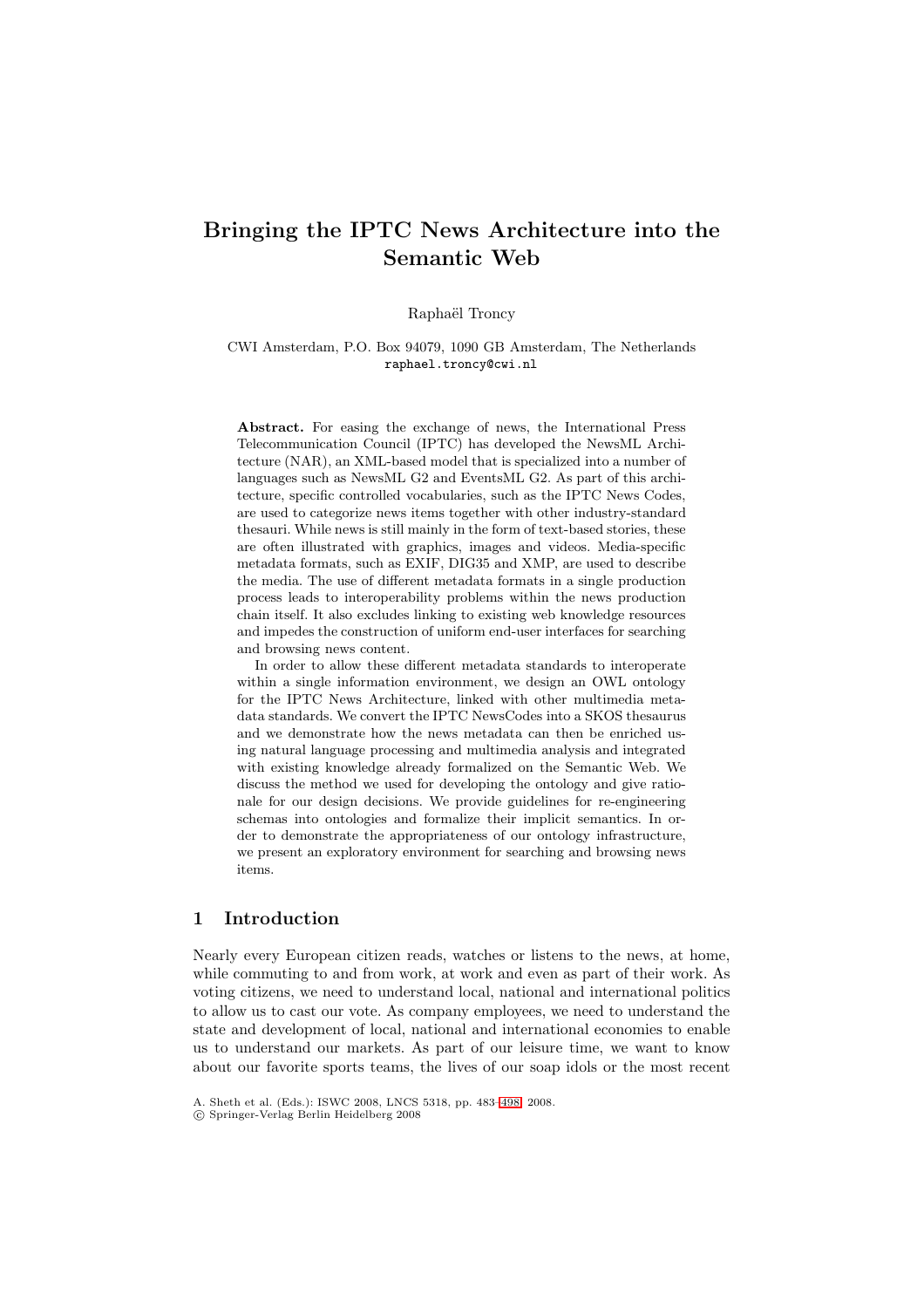books available. Nowadays, this information is online, and hence easily accessible from anywhere.

In existing news workflow processes, news items are typically *i)* produced by news agencies, independent journalists or citizen media, *ii)* consumed and enhanced by newspapers, magazines or broadcasters then finally *iii)* delivered to end users. News items are typically accompanied by a set of metadata and descriptions that facilitate their storage and retrieval. However, much of the metadata is lost because of interoperability problems occurring along the workflow. In addition, at the end user interface, opportunities for making use of the available metadata are often lost. Consequently, users are forced to explore news information in environments that contain large amounts of irrelevant, unreliable and repeated information, with insufficient access to background knowledge.

Our ultimate goal is to create an environment that facilitates end-users in seeing meaningful connections among individual news items (stories, photos, graphics, videos) through underlying knowledge of the descriptions of the items, their relationships and related background knowledge. This requires semantic metadata models to improve metadata interoperability along the entire news production chain. The underlying research problem tackled in this paper covers the two ends of the news workflow spectrum: how to model and represent semantic multimedia metadata along the news workflow and the consequences of this modeling at the user interface.

The contribution of this paper is twofold. On one hand, we report on the modeling of the ontologies for the IPTC family of languages and we convert the IPTC NewsCodes into SKOS thesaurus for demonstrating how the news metadata can be automatically enriched and further integrated with the knowledge already formalized on the Web. We generalize our approach and provide guidelines for re-engineering schemas into ontologies and formalize their implicit semantics. On the other hand, we discuss these modeling decisions with respect to their consequences on the end-user interfaces. We present exploratory interfaces for searching and browsing news that require rich semantic descriptions of the data.

This paper is organized as follows. In the next section, we briefly introduce the main news and multimedia standards used by the media industry. Readers who are already familiar with these formats can skip this section. In Section [3,](#page-3-0) we discuss the existing methods for engineering ontologies from schemas and porting thesauri to the Semantic Web. We also present the existing attempts for integrating multimedia and news ontologies. We detail in Section [4](#page-5-0) the steps for building an ontology-based news infrastructure. We discuss the design decisions and we provide guidelines for re-engineering schemas into ontologies. In order to demonstrate the appropriateness of our ontology infrastructure, we present a semantic search system for multimedia news in the Section [5.](#page-8-0) Finally, we give our conclusions and outline future work in Section [6.](#page-13-0)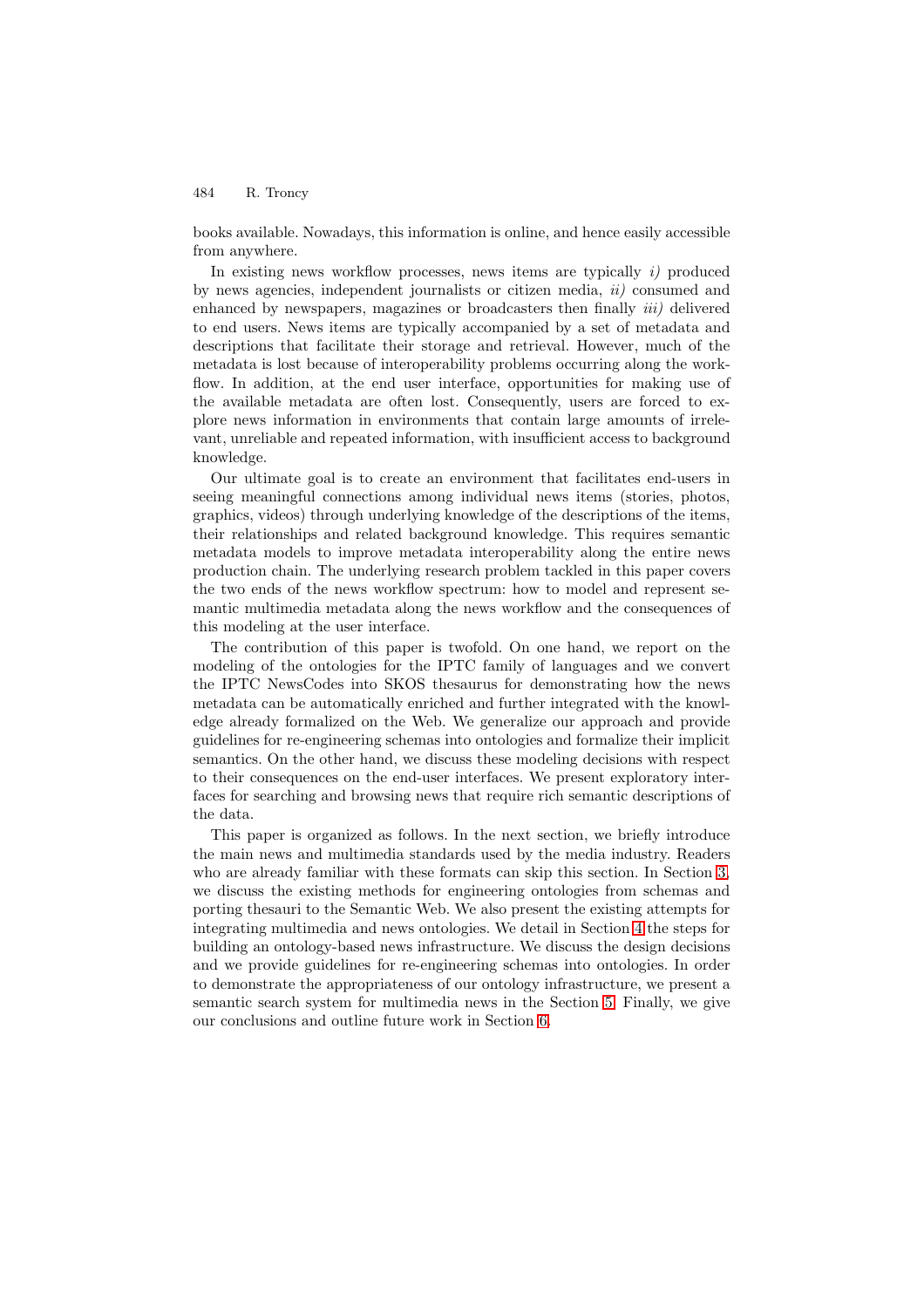# <span id="page-2-6"></span>**2 News and Multimedia Standards**

## **2.1 News Standards**

Historically, the International Press Telecommunication Council (IPTC) has developed  $\text{NITF}^1$  $\text{NITF}^1$  and NewsML, two XML-based languages for describing the structure and the content of news articles. These languages proved, however, to be inadequate to describe all kind of multimedia news and were often judged too verbose. Recently, IPCT has released the News Architecture framework  $(NAR<sup>2</sup>)$  $(NAR<sup>2</sup>)$  $(NAR<sup>2</sup>)$  which provides the framework for the second generation of IPTC G2 standards.

NAR is a generic model that defines four main objects (newsItem, packageItem, conceptItem and knowledgeItem) and the processing model associated with these structures. Specific languages such as NewsML G2 or EventsML G2 are then built on top of this architecture. For example, the generic newsItem is specialized into media objects (textual stories, images or audio clips) in NewsML G2.

Finally, IPTC maintains a number of controlled vocabularies called the IPTC NewsCodes, that are used as values while annotating news items. Among others, the Subject Codes is a thesaurus of 1300 terms used for categorizing the main topics (*subjects*) of each news items.

## <span id="page-2-7"></span>**2.2 Multimedia Standards**

Although the NAR architecture defines the basic concepts for representing the various media (text, photo, audio, video, graphics), a multitude of other standards are used in the media industry [\[12\]](#page-15-0).

Pictures taken by a journalist come with EXIF<sup>[3](#page-2-2)</sup> metadata related to the image data structure (height, width, orientation), the capturing information (focal length, exposure time, flash) and the image data characteristics (transfer function, color space transformation). Both Kanzaki<sup>[4](#page-2-3)</sup> and Norm Walsh<sup>[5](#page-2-4)</sup> have proposed an RDFS ontology of EXIF and services for extracting and converting the metadata stored in the header of the images.

These technical metadata are generally completed with other standards aiming at describing the subject matter.  $\text{DIG}35^6$  $\text{DIG}35^6$  is a specification of the International Imaging Association (I3A). It defines, within an XML Schema, metadata related to image parameters, creation information, content description (who, what, when and where), history and intellectual property rights. In collaboration with Ghent University, we have recently modeled these metadata blocks into

<sup>1</sup> News Industry Text Format: <http://www.nitf.org/>

<span id="page-2-0"></span><sup>2</sup> <http://www.iptc.org/NAR/>

<span id="page-2-1"></span><sup>3</sup> Exchangeable Image File Format:

[http://www.digicamsoft.com/exif22/exif22/html/exif22](http://www.digicamsoft.com/exif22/exif22/html/exif22_1.htm) 1.htm

<span id="page-2-2"></span><sup>4</sup> <http://www.kanzaki.com/ns/exif>

<span id="page-2-3"></span><sup>5</sup> <http://sourceforge.net/projects/jpegrdf>

<span id="page-2-5"></span><span id="page-2-4"></span> $6$  <http://www.i3a.org/resources/dig35/>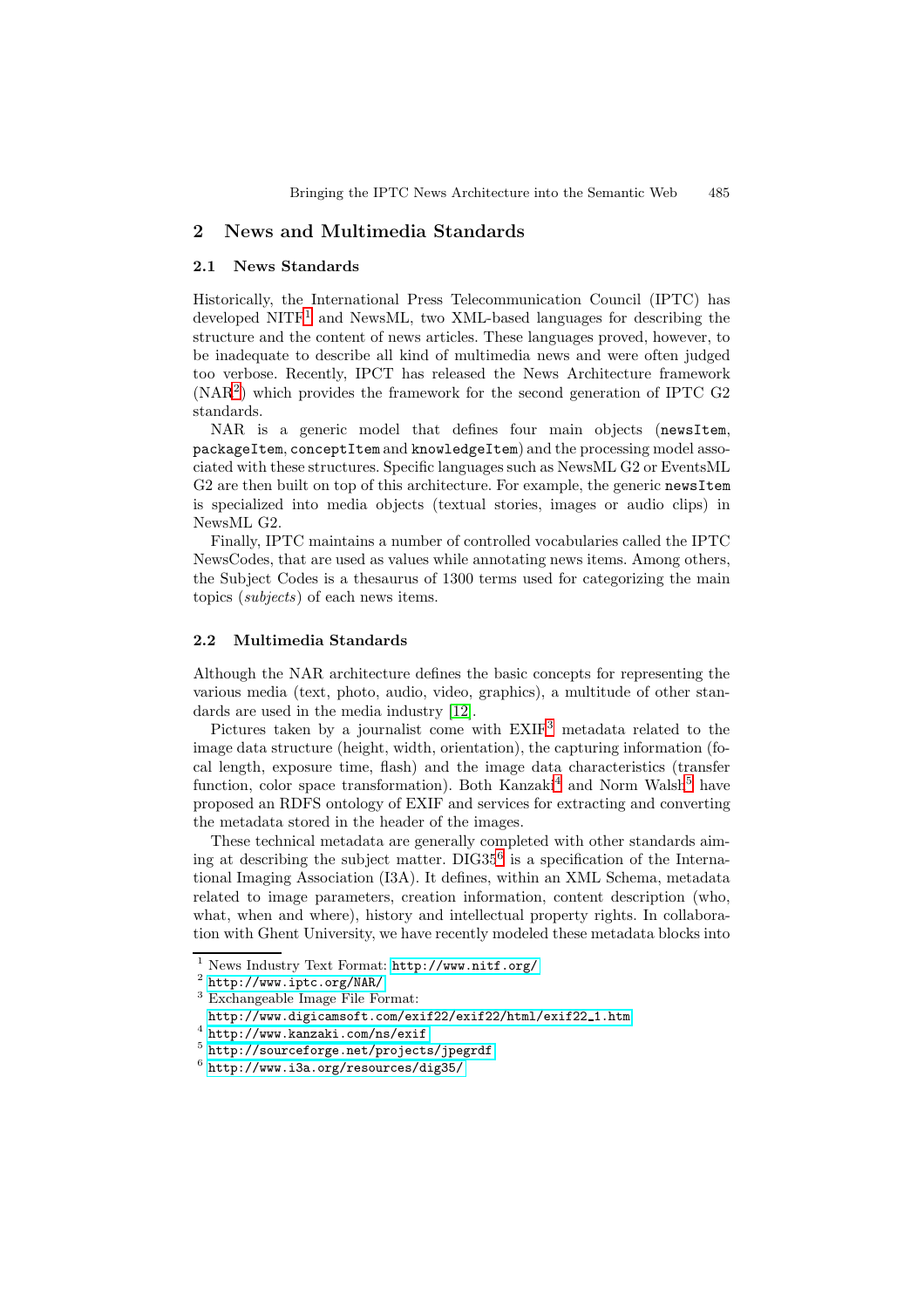a DIG35 ontology<sup>[7](#page-3-1)</sup>, following the same guidelines detailed in Section [4.](#page-5-0)  $XMP<sup>8</sup>$  $XMP<sup>8</sup>$  $XMP<sup>8</sup>$ provides a native RDF data model and predefined sets of metadata property definitions such as Dublin Core, basic rights and media management schemas for describing still images. IPTC has itself integrated XMP in its Image Metadata specifications<sup>[9](#page-3-3)</sup>. PhotoRDF<sup>[10](#page-3-4)</sup> is also an attempt to standardize a set of categories for personal photo management using Dublin Core and a minimal RDF schema defining 10 terms for the dc:subject property.

Video can be decomposed and described using MPEG-7, the *Multimedia Content Description* ISO Standard [\[15\]](#page-15-1). This language provides a large and comprehensive set of descriptors including multimedia decomposition descriptors, management metadata properties, audio and visual low-level features and more abstract semantic concepts. The ambiguity and lack of formal semantics of MPEG-7 have been largely pointed out, and several OWL ontologies modeling this standard have been proposed and recently compared [\[18\]](#page-15-2). Among them, the Core Ontology for Multimedia Annotation (COMM) proposes to re-engineer completely MPEG-7 using DOLCE as upper ontology and multimedia design patterns  $[1]$ . From the broadcast world, the European Broadcaster Union<sup>[11](#page-3-5)</sup> (EBU) has recently adopted the NAR architecture for describing videos, providing some extensions in order to be able to associate metadata to arbitrary parts of videos and to have a vocabulary for rights management.

In conclusion, we end up with an environment that uses numerous languages and formats, often XML-based, that leads to interoperability problems within the news production chain itself and that excludes linking to other vocabularies and existing web knowledge resources. We propose to use Semantic Web languages for leveraging all these standards and ease their integration. This requires a proper ontology infrastructure. Based on the related literature detailed in the next section and our own experience, we discuss the rationale of the design decisions and we formulate guidelines for modeling ontologies from existing schemas.

# <span id="page-3-0"></span>**3 Related Work**

Many approaches have been reported to build ontologies [\[11\]](#page-15-3). For example, Uschold and Grüninger methodology  $[20]$  provides the general steps for the whole process of ontology engineering while Methontology [\[6\]](#page-14-2) proposes to build the ontology at the knowledge level using a set of *intermediate representations*. Specific methods focus on the conceptualization of the ontology, that is, how to structure the taxonomy of concepts [\[4\]](#page-14-3). These methodologies, however, do not consider the (supposedly easier) case where a schema (UML diagrams, XML Schema, thesaurus) formalizing already the domain pre-exists but still needs to be ported to the Semantic Web.

<span id="page-3-1"></span><sup>8</sup> Adobe's Extensible Metadata Platform: <http://www.adobe.com/products/xmp/>

<sup>7</sup> <http://multimedialab.elis.ugent.be/users/chpoppe/Ontologies/index.html>

<sup>9</sup> <http://www.iptc.org/IPTC4XMP/>

<span id="page-3-3"></span><span id="page-3-2"></span> $^{10}$ <http://www.w3.org/TR/photo-rdf/>

<span id="page-3-5"></span><span id="page-3-4"></span> $11$  <http://www.ebu.ch>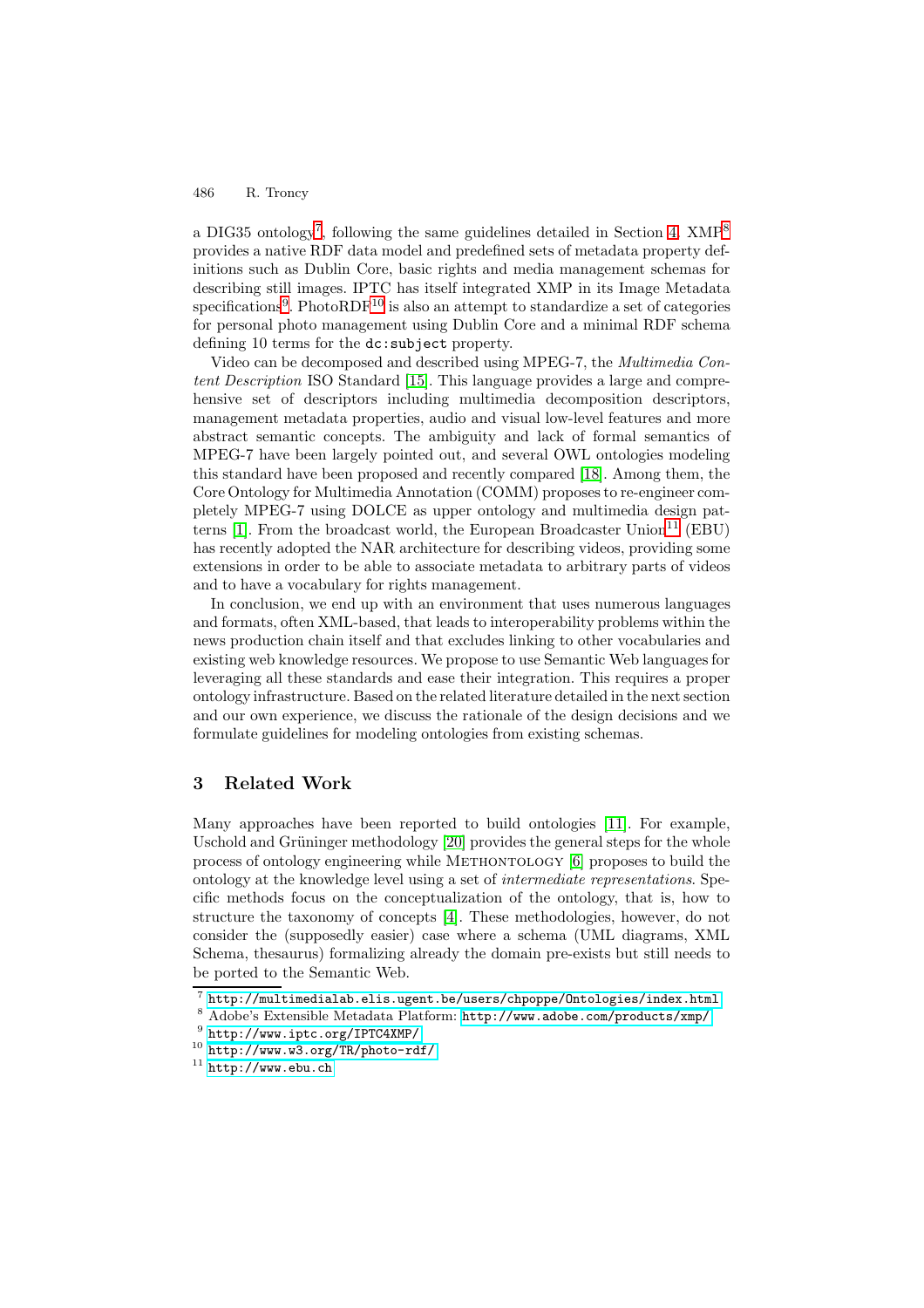#### **3.1 Porting Schemas and Thesauri to the Semantic Web**

Semantic Web and object-oriented languages are compared in [\[14\]](#page-15-5) which further explains how to develop ontology-driven software. The "SKOSification" of thesauri in the cultural heritage domain has lead to a general method for porting thesauri to the Semantic Web [\[22](#page-15-6)[,3,](#page-14-4)[2\]](#page-14-5). This method advocates four steps (preparation, syntactic conversion, semantic conversion, standardization) and provides a number of guidelines for each step. Our method follows the same recommendations and add more guidelines regarding the modeling of existing UML diagrams in OWL ontologies.

The alignment of the resulting thesaurus with existing semantic web resources is particularly addressed in  $[17]$ , that leads to the AnnoCultor<sup>[12](#page-4-0)</sup> conversion tool. We have used this tool for converting the IPTC NewsCodes into SKOS thesauri.

## **3.2 NewsML and Multimedia Ontologies**

Various attempts for building a news ontology have been reported.  $NEWS^{13}$  $NEWS^{13}$  $NEWS^{13}$  is a completed EU project that aims to combine Semantic Web technologies and web services for improving the news agencies workflow. The project has developed a lightweight RDFS news ontology (in English, Spanish and Italian) based on the IPTC Subject Codes for categorizing the news items and on NITF and NewsML for the metadata management  $[7,9]$  $[7,9]$ . The Neptuno<sup>[14](#page-4-2)</sup> research project has also modeled a lightweight RDFS news ontology representing a newspaper archive. The ontology is again a mix between news management metadata based on the NewsML standard and on the IPTC Subject Codes aligned with a news agency thesaurus for categorizing the news items  $[5]$ . Finally, MESH<sup>[15](#page-4-3)</sup> is an ongoing EU project that focuses on multimedia analysis for enriching automatically news metadata and deliver personalized news summary. A news ontology seems to have been developed but it is not available.

In contrast to these projects, our approach is to decouple the thesauri used in the metadata values from the ontology that describes the management of the news items according to the journalist point of view. This separation of concern provides a more flexible infrastructure where the Subject Codes can be aligned to other thesauri. We expose these aligned thesauri on the Semantic Web, providing dereferencable URIs for every terms. Furthermore, we conform to the latest standard for the news metadata (NAR) and we design the ontology to be linked with other media ontologies.

The XML Semantics Reuse methodology consists in converting automati-cally XML Schemas into OWL ontologies<sup>[16](#page-4-4)</sup>. This methodology is used in the journalism domain for converting the NewsML and NITF document formats, the IPTC Subject Codes taxonomy and the MPEG-7 multimedia format into

<sup>12</sup> <http://sourceforge.net/projects/annocultor>

<span id="page-4-0"></span><sup>13</sup> <http://www.news-project.com/>

<span id="page-4-1"></span><sup>14</sup> <http://seweb.ii.uam.es/neptuno/>

<span id="page-4-2"></span><sup>15</sup> <http://www.mesh-ip.eu/>

<span id="page-4-4"></span><span id="page-4-3"></span><sup>16</sup> See the ReDeFer project: <http://rhizomik.net/redefer>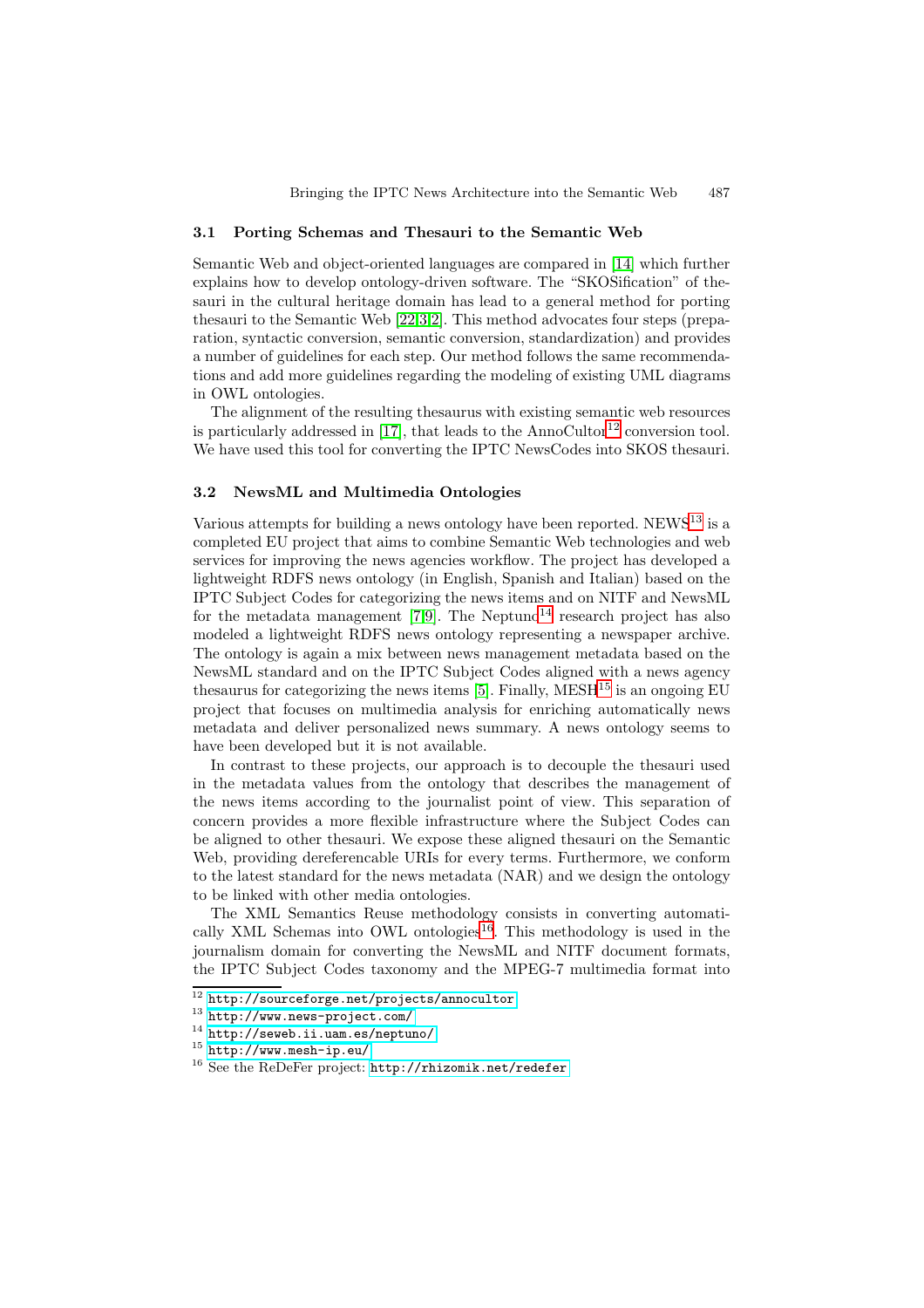OWL/RDF [\[10\]](#page-15-9). The resulting ontology, however, fails to capture the intended semantics of these standards that cannot be represented in XML Schema [\[18\]](#page-15-2). It recreates the complex nested structures used in the original schema (e.g. the definition of intermediate containers defining the XML Schema types and elements) that should generally not be modeled in the ontology. We advocate, on the contrary, to re-engineer the ontology following some good practices that we detail in the next section.

## <span id="page-5-0"></span>**4 Building a Semantic Web Infrastructure for News**

As we have described in the Section [2,](#page-2-6) NAR is a generic model for describing the news items as well as their management, packaging, and the way they are exchanged. Interestingly, this model shares the principles underlying the Semantic Web:

- **–** News items are distributed resources that need to be uniquely identified like the Semantic Web resources;
- **–** News items are described with shared and controlled vocabularies.

NAR is however defined in XML Schema and has thus no formal representation of its intended semantics (e.g. a NewsItem can be a TextNewsItem, a PhotoNewsItem or a VideoNewsItem). Extension to other standards is cumbersome since it is hard to state the equivalence between two XML elements.

By modeling a NAR ontology, we do expect the following benefits:

- **–** Better control of NewsML G2 descriptions enabled by logical consistency check;
- **–** Enhanced search of news items enabled by logical inferences from the thesaurus and the knowledge formalized on the web;
- **–** Unified semantic interfaces for searching and browsing seamlessly news content and background knowledge.

In the following, we describe the necessary steps for modeling such an ontology infrastructure. The various interconnected ontologies (NAR, NewsML-G2, EventsML-G2) are available at <http://newsml.cwi.nl/ontology/>.

## **4.1 Step 1: Modeling the NAR Ontology**

The first step aims to capture formally the intended semantics of NAR and the family of IPTC G2 standards. Even though these models exist in UML diagrams, their "ontologisation" is not trivial. We discuss below the rationale of our modeling decisions.

**Flattening the XML structure.** XML Schema provides the means to have very rich structure but is rather limited when expressing the meaning of this structure as the language is (only) concerned with providing typing and structuring information for isolated chunk of data. Consequently, the NAR model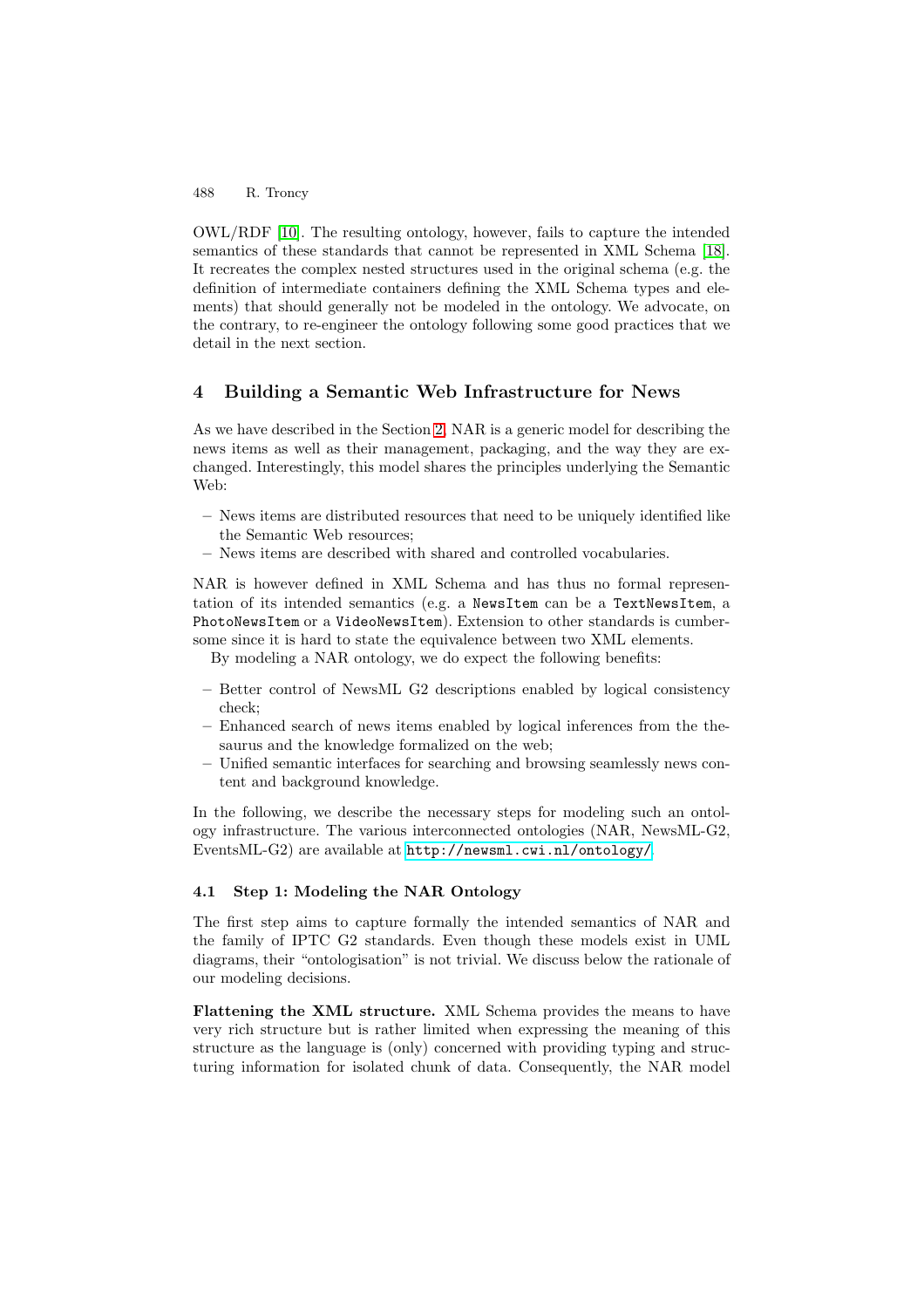defines intermediate structures and *containers* whose only goal are to group a number of properties without particular semantics. These structures should not be represented in the ontology, as they will generate blank nodes in the RDF graph at the instance level, complexifying its visualization in any Semantic Web browser. While modeling the ontology, we therefore advocate to flatten the XML structure keeping only the properties that will be instantiated.

**Reification.** Statements about news items need often to be reified. For example, an editor registered as team:md can classify a news item as diplomacy at 2005-11-11T08:00:00Z. Using the RDF reification and the N3 syntax, this yields the following statements:

```
{<> nar:subject cat:11002000} dc:creator team:md ;
                             dc:modified ''2005-11-11T08:00:00Z''.
```
The RDF reification having no model theory semantics, we advocate the use of Networked Graphs where the relationships between graphs are described declaratively using SPARQL queries and an extension of the SPARQL semantics [\[16\]](#page-15-10).

**Modeling unique identifiers.** News items metadata make use of numerous thesauri that implements a coding scheme for identifying the terms in order to be language agnostic. For example:

```
<pubStatus code="stat:usable"/>
<locCreated code="city:Paris"/>
<creator code="team:DOM"/>
<subject code="cat:04000000"/>
<subject code="isin:NL0000361939"/>
<subject code="pers:021147"/>
```
IPTC has therefore defined the notion of QCODES (by analogy to the XML QNAMES) with the following properties:

- **–** Each coding scheme is associated with a URI. That URI must resolve to a resource (or resources) containing information about the scheme.
- **–** The prefix represents the URI of the scheme within which the local part is allocated.
- **–** There are almost no constraints on the values of the local part. For example, the local part (the code) is allowed to start with a digit.
- **–** The two taken together must form a legal URI.
- **–** This URI should provide access to a definition of the concept represented by that code within that scheme, i.e. it is dereferencable.

The tuple  $prefix:localhost$  is however not identical to a  $CURL<sup>17</sup>$  $CURL<sup>17</sup>$  $CURL<sup>17</sup>$  since the two parts (scheme and code) have each a meaning. For solving this issue, we advocate the "slash" rule, i.e. the concatenation of the scheme URI, a slash and the code, for the construction of a valid and dereferencable code URI.

<span id="page-6-0"></span> $\frac{17}{17}$  <http://www.w3.org/TR/curie/>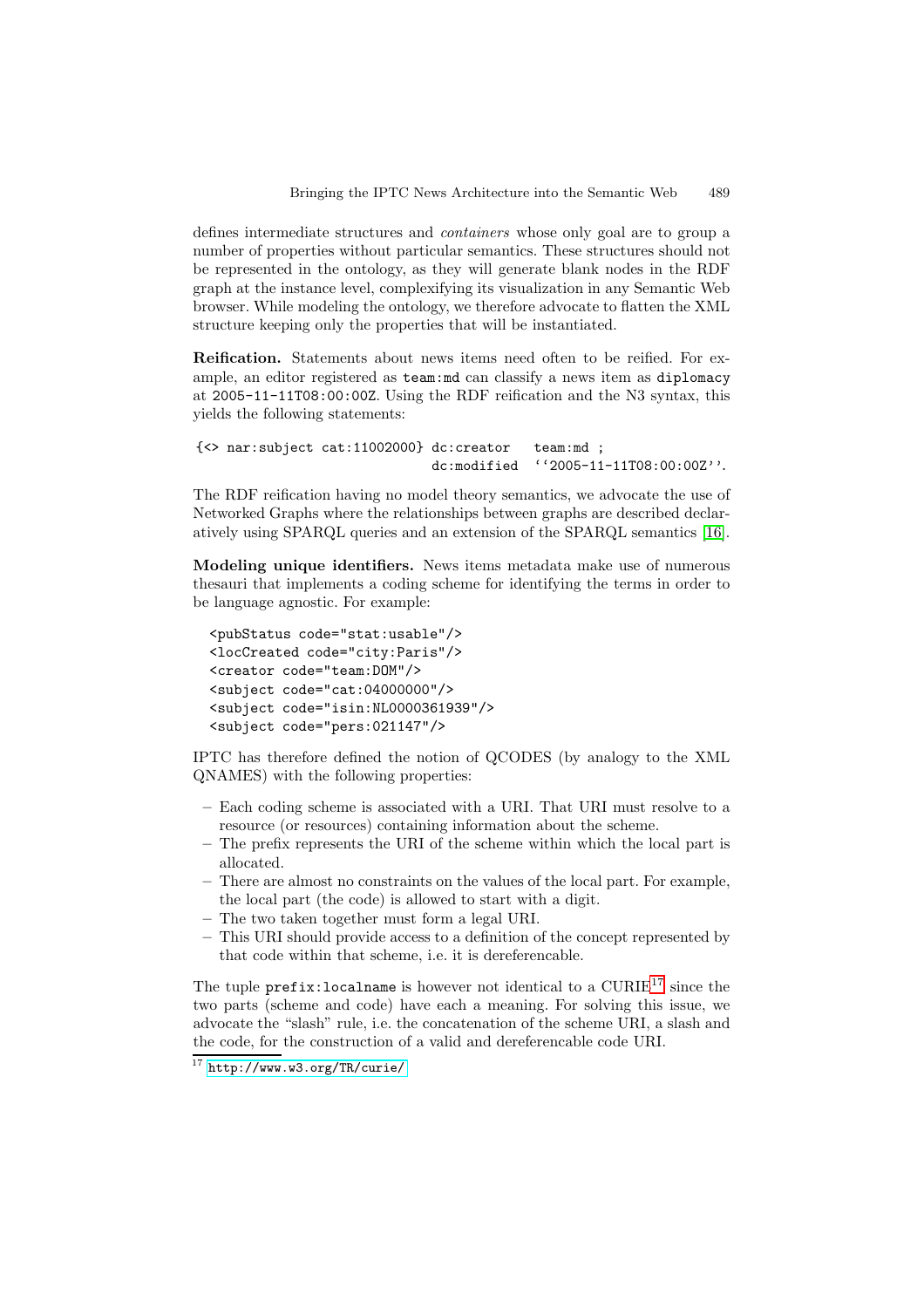# **4.2 Step 2: Linking with Media Ontologies**

As we have discussed in the Section [2.2,](#page-2-7) other multimedia standards such as EXIF, Dublin Core, XMP, DIG35 or MPEG-7 are used in the media industry. These standards have generally been converted into OWL ontologies and can thus be integrated within our ontology infrastructure. Therefore, this step consists in adding OWL axioms stating the relationship between resources defined in different but strongly overlapping ontologies. For example, the NAR ontology contains the following axioms:

## nar:subject owl:equivalentProperty dc:subject nar:Person owl:equivalentClass foaf:Person

Semantic Web search engines such as Sindice<sup>[18](#page-7-0)</sup>, Watson<sup>[19](#page-7-1)</sup> or Falcon<sup>[20](#page-7-2)</sup> are useful tools for discovering concepts and properties defined in other ontologies that share the same semantics as the ones defined in our news infrastructure and could be linked to them.

## **4.3 Step 3: Converting IPTC News Codes into SKOS Thesaurus**

The IPTC NewsCodes define 36 thesauri used as metadata values in the NAR architecture. Although the terms are sometimes organized in a taxonomy, the subsumption relationship is not explicit but instead encoded into the coding scheme identifying the terms. For example, "cancer" (cat:07001004) is narrower than "disease" (cat:07001000) which is narrower than "health" (cat:07000000) because they share a number of digits. We have converted these thesauri into SKOS, an application of RDF, making the subsumption relationships explicit (skos:narrower, skos:broader).

This RDF compatibility allows us to define some concepts in the NAR ontology in terms of owl:Restriction: the value of a property can be a skos:Concept or must come from a given skos:ConceptScheme. For example, the nar:subject object property is defined as having all its values from the IPTC Subject Codes skos:ConceptScheme.

Finally, we have exposed all these thesauri at <http://newsml.cwi.nl/> <NewsCodes/> following the Best Practice Recipes for Publishing RDF Vocabular-ies<sup>[21](#page-7-3)</sup> and Cool URIs for the Semantic Web<sup>[22](#page-7-4)</sup> notes. Each term is thus identified by a dereferencable URI. Consequently, sending an http request with the requested type Accept:text/html will deliver the original XML human readable version from IPTC of the thesauri, while the requested type Accept:application/ rdf+xml will return the SKOS/RDF machine processable version of the thesaurus.

<sup>18</sup> <http://sindice.com/>

<span id="page-7-0"></span><sup>19</sup> <http://watson.kmi.open.ac.uk/WatsonWUI/>

<span id="page-7-1"></span><sup>20</sup> <http://www.falcons.com.cn/>

<span id="page-7-2"></span><sup>21</sup> <http://www.w3.org/TR/swbp-vocab-pub/>

<span id="page-7-4"></span><span id="page-7-3"></span><sup>22</sup> <http://www.w3.org/TR/cooluris/>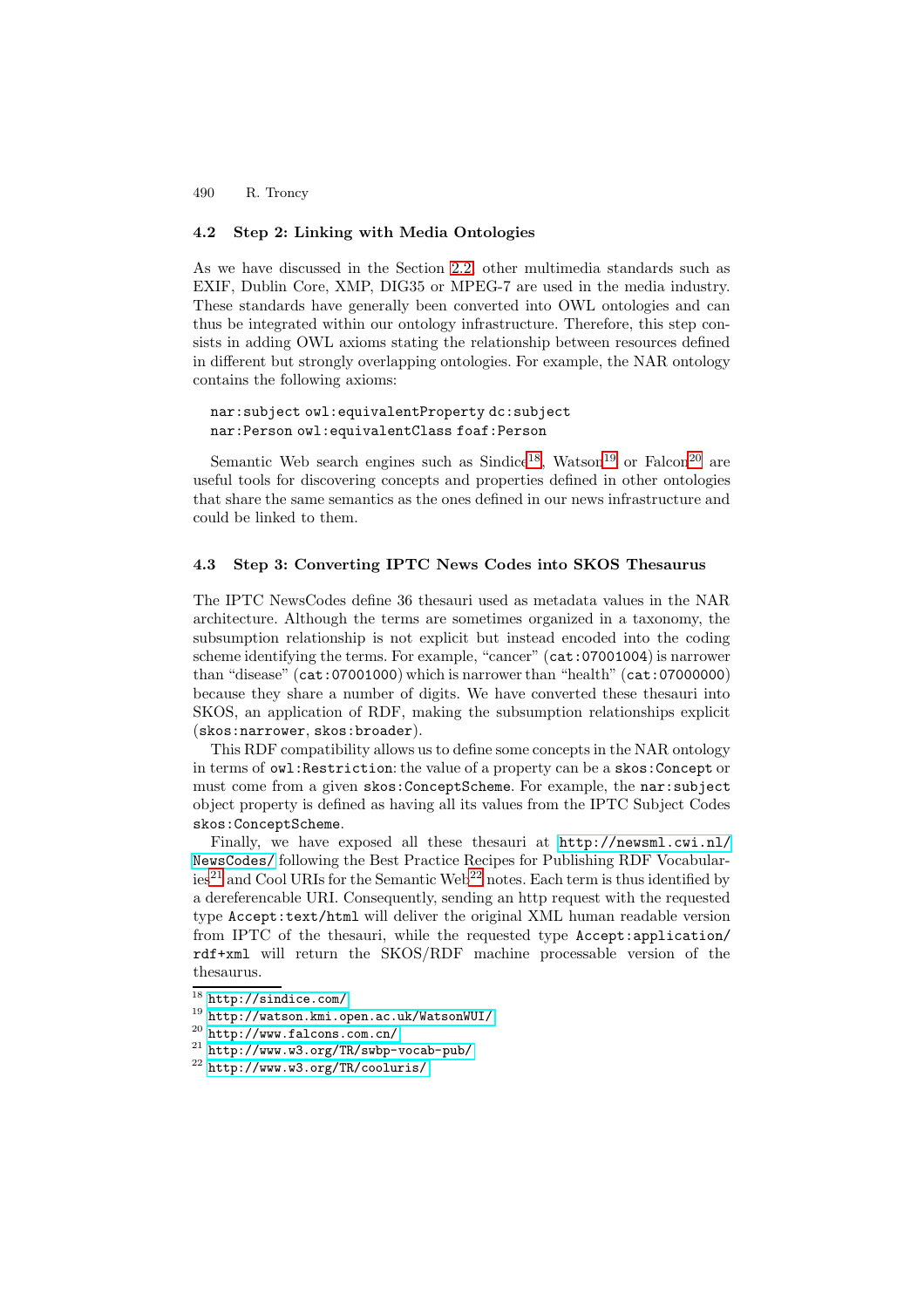## **4.4 Step 4: Enriching the News Metadata**

Once the NAR ontology has been modeled, linked to other media ontologies, and the thesauri converted into SKOS, the conversion of the metadata of individual news items into RDF according to this ontology infrastructure is straightforward. However, we advocate a further step aiming at enriching semantically the news metadata following the linked data principle<sup>[23](#page-8-1)</sup>. In our case, we apply linguistic processing of textual news items and visual analysis of photo and video news items in order to extract more semantic metadata (Figure [1\)](#page-8-2).



<span id="page-8-2"></span>**Fig. 1.** Metadata enrichment of NewsItems

The linguistic processing consists in extracting named entities such as persons, organisations, locations, brands, etc. from the textual stories. Named Entity Recognizers such as  $GATE^{24}$  $GATE^{24}$  $GATE^{24}$ ,  $SPROUT^{25}$  $SPROUT^{25}$  $SPROUT^{25}$  or the most recent OpenCalais infrastructure<sup>[26](#page-8-5)</sup> can be used. Once the named entities have been extracted, we map them to formalized knowledge on the web available in Geonames for the locations, or in DBPedia for the persons and organisations. Visual analysis provides additional metadata useful for organizing the results of a semantic news search engine. For example, an unsupervised clustering of photo news items can be obtained using texture and color histograms, allowing to distinguish the photos of a football player such as Zinedine Zidane on the field, versus in a suit while he receives some award.

# <span id="page-8-0"></span>**5 Semantic Search of Multimedia News**

In order to demonstrate the appropriateness of our ontology infrastructure, we present an exploratory environment for searching and browsing news items. We

 $\frac{1}{23 \text{ http://linkeddata.org/}}$  $\frac{1}{23 \text{ http://linkeddata.org/}}$  $\frac{1}{23 \text{ http://linkeddata.org/}}$ 

<span id="page-8-1"></span> $^{24}$  <http://gate.ac.uk/>

<span id="page-8-3"></span> $^{25}$ <http://sprout.dfki.de/>

<span id="page-8-5"></span><span id="page-8-4"></span><sup>26</sup> <http://www.opencalais.com/>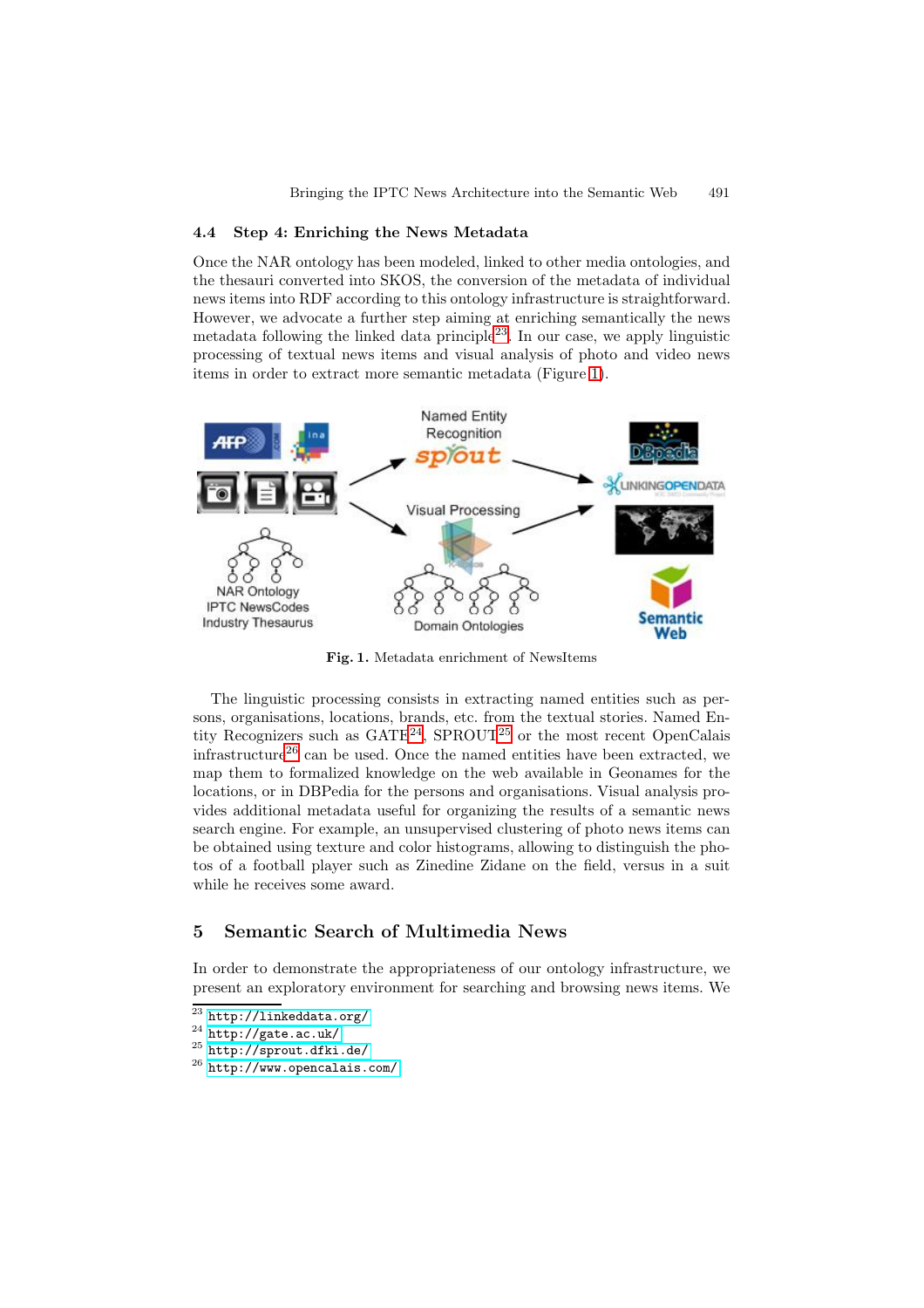use the Cliopatria[27](#page-9-0) semantic search web-server [\[13,](#page-15-11)[21\]](#page-15-12). ClioPatria is a SWI-Prolog based platform for Semantic Web Applications that provides a scalable in-core RDF triple store and joins the SWI-Prolog RDF and HTTP infrastructure with a SeRQL/SPARQL query engine, interfacing to the The Yahoo! User Interface Library (YUI) and libraries that support semantic search. In contrast to client-only architectures such as Simile's Exhibit, ClioPatria has a client-server architecture. The core functionality is provided as HTTP APIs by the server. The results are served as presentation neutral data objects and can thus be combined with different presentation and interaction strategies. We have decided to use this open source software as it allows us to create customized presentations for searching and exploring news items, while being based on Semantic Web technologies and benefit from inference reasoning and SPARQL querying.

In the following, we present first the dataset used in our experiment (Section [5.1\)](#page-9-1). We show then how we use the semantic metadata as dimensions for presenting the results of semantic search (Section [5.2\)](#page-9-2) and for guiding a faceted browser like interface (Section [5.3\)](#page-11-0) in the news domain.

#### <span id="page-9-1"></span>**5.1 Dataset**

The dataset used in our experiment consists of the ontology infrastructure detailed previously, 60000 news stories in English, 40000 news stories in French, 2557 photos and 8 hours of broadcasted video (Table [1\)](#page-10-0).

Following the four steps detailed in the Section [4,](#page-5-0) we have processed the news items in order to enrich the metadata. We have used SPROUT together with a specific football gazetteer in order to extract named entities from the caption of the 2557 photos contained in our dataset. The use of a domain specific ontology allows us to extract more semantic information such as the role of a football player (goalkeeper, middlefielder), the name of a team, etc. The Figure [2](#page-10-1) (resp. [3\)](#page-11-1) shows the algorithm for linking the entities of type Person (resp. Location) with DBPedia (resp. Geonames).

This processing step provided 217 DBPedia persons and 426 Geonames locations. The assessment of the results shows that the Geonames web service tend to return primarily a US city when a single string is passed as an argument. Fortunately, news items contain always information about the city and the country yielding accurate recognition of the location mentioned in the story. The few errors we noticed come from an incorrect typing of the named entity from the SPROUT system, e.g. Australia as been typed as a Person. More sophisticated disambiguation heuristics such as IdentityRank [\[8\]](#page-14-8) can be further employed to minimize these errors.

#### <span id="page-9-2"></span>**5.2 Semantic Search of News Items**

The Figure [4](#page-11-2) shows the result for the query "Lyon" in our semantic search system. The news items are grouped according to the path in the RDF graph

<span id="page-9-0"></span><sup>27</sup> <http://e-culture.multimedian.nl/software/ClioPatria.shtml>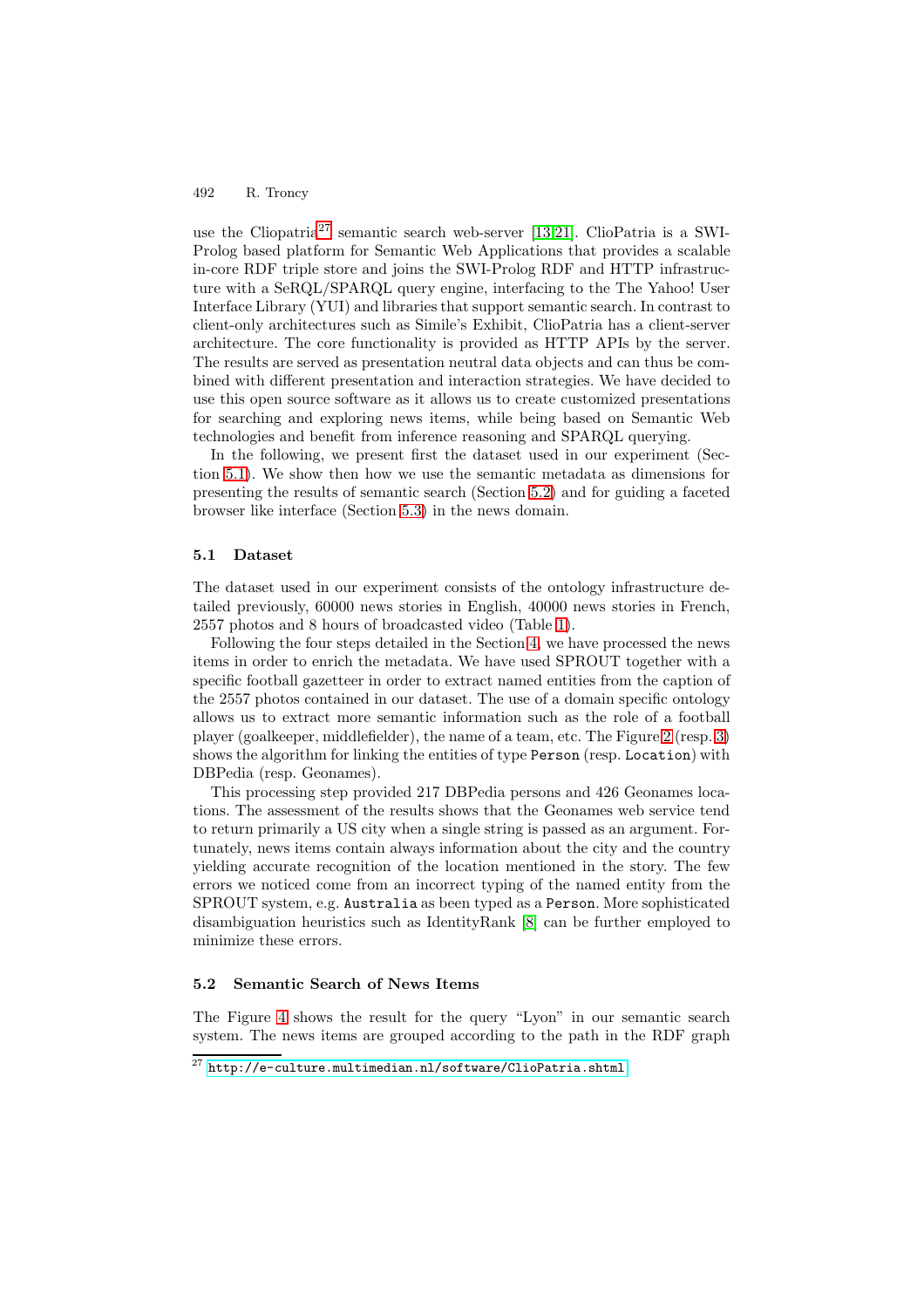|  |  |  |  | <b>Table 1.</b> Number of RDF triples loaded in our semantic search web-server |  |
|--|--|--|--|--------------------------------------------------------------------------------|--|
|  |  |  |  |                                                                                |  |

<span id="page-10-0"></span>

| Description                                       | Number of          |  |
|---------------------------------------------------|--------------------|--|
|                                                   | <b>RDF</b> triples |  |
| General ontologies: NAR, NewsML-G2, DC, VRA, FOAF | 7,336              |  |
| Domain specific ontologies: Football ontology     | 104,358            |  |
| Thesauri: IPTC NewsCodes, INA Thesaurus           | 34,903             |  |
| External resources: Geonames, DBPedia             | 53,468             |  |
| AFP News Feed in English from June and July 2006  | 804,446            |  |
| AFP Photos from the 2006 World Cup                | 61,311             |  |
| INA Broadcast Video from June and July 2006       | 1,932              |  |
| Total                                             | 1,067.754          |  |

For each named entity of type Person recognized, do:

- 1. Construct a SPARQL query for DBPedia using the rdfs:label property and all supported languages and return the first resource
- 2. Construct a SPARQL query for the Football ontology using the dolce:firstName and dolce:lastName properties and return the first resource
- 3. If a resource is found both in DBPedia and in the Football ontology, then add a owl:sameAs statement between these two resources
- 4. If no resource is found in DBPedia and in the Football ontology, then create a new instance of Person in the knowledge base

#### **Fig. 2.** Pseudo algorithm for linking the extracted named entities with DBPedia

<span id="page-10-1"></span>that leads to the property for which the value has matched the query. In our case, the system returns the news items where "Lyon" occurs in the title, the headline, the slugline, etc. Each group can be collapsed or expanded. Furthermore, the information about the type of news item allows us to customize the visual rendering of each group: text news items have a snippet view displaying the first three lines of the stories, while photo news items are displayed in a thumbnail carousel.

Interestingly, the last group of result contain a single news photo item depicting three football players. The metadata of this photo does not contain the string "Lyon". Instead, the caption of this photo mentions Juninho Pernambucano, recognized by SPROUT as a football player, later on linked with the DBPedia resource identifying this person. DBPedia contains information about this person such as his birthdate and all the past teams where he played. Among them, "Lyon" is his current club and this is why this image has been retrieved, even though at the end of the list because of the length in the RDF graph necessary to reach this term.

Similarly, the query for "Saksamaa" returns a single group of 679 photos while none of them contain this term in the metadata. Again, the explanation is that all these photos have been captured in Germany (during the World Cup), a named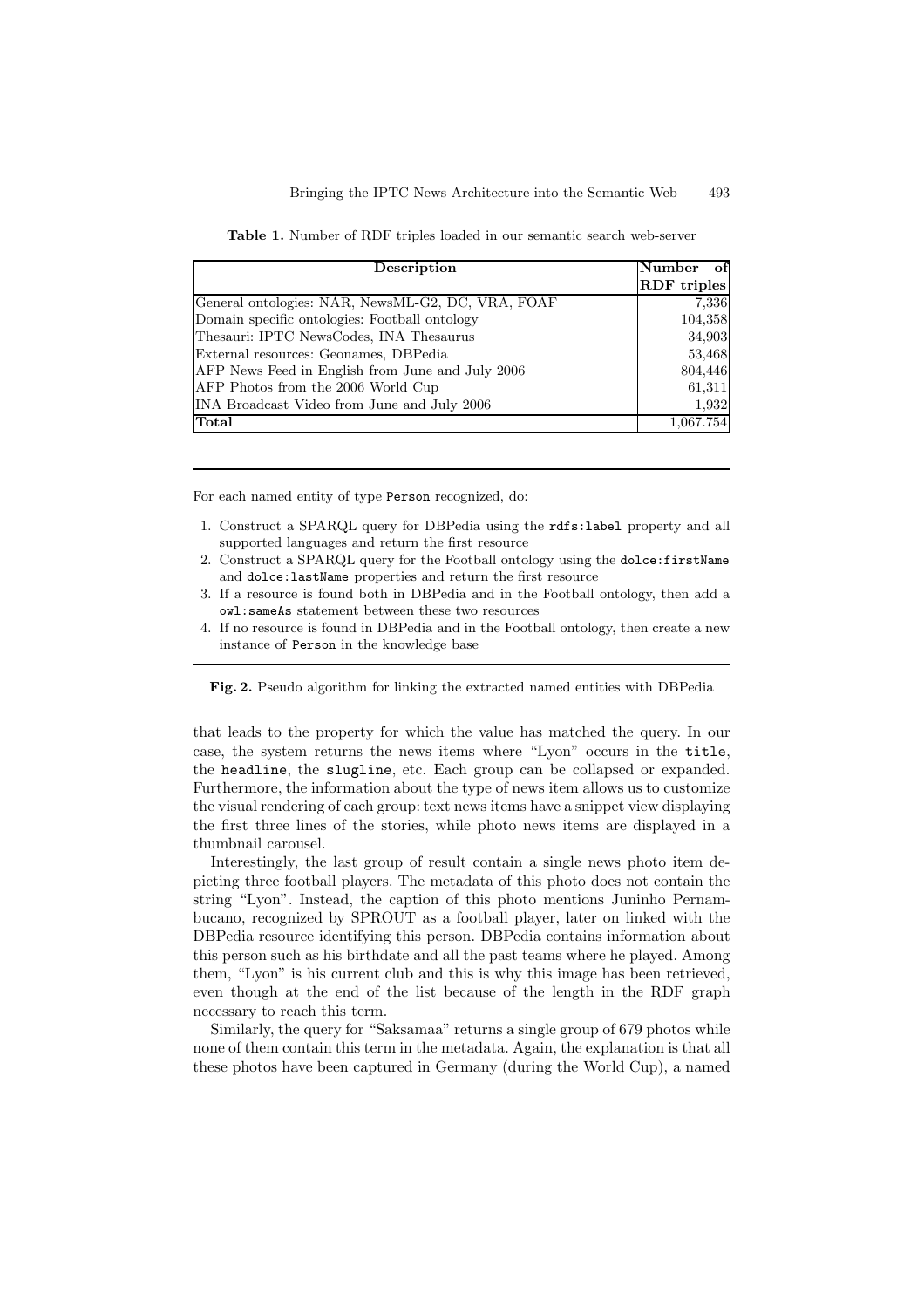For each named entity of type Location recognized, do:

- 1. Get the location and if available the broader location
- 2. Construct a textual query for Geonames with either the exact location name or with both terms and return the first resource, for example: [http://ws.geonames.org/search?maxRows=1&type=rdf&name](http://ws.geonames.org/search?maxRows=1&type=rdf&name_equals=Germany) equals=Germany or <http://ws.geonames.org/search?maxRows=1&type=rdf&q=Berlin,Germany>

Fig. 3. Pseudo algorithm for linking the extracted named entities with Geonames

<span id="page-11-1"></span>

**Fig. 4.** Search for "Lyon" in the semantic search engine

<span id="page-11-2"></span>entity recognized by SPROUT as a location, later on linked with Geonames. The Geonames resource contains information about all the alternative names of Germany in all languages, Saksamaa being the Ethiopian name of Germany.

## <span id="page-11-0"></span>**5.3 Semantic Browsing of Multimedia News**

Additionally to the semantic search interface, we provide a faceted browser like interface for better exploring the news dataset. Facets correspond to properties of interest in the metadata, and can be selected by the end-user. We have defined a soccer view gathering the properties subject, slugline, locCreated, location and person. Using the information provided by Geonames, we are able to propose more views for presenting the information. The Figure [5](#page-12-0) shows such a view, where the football player Zinedine Zidane has been selected as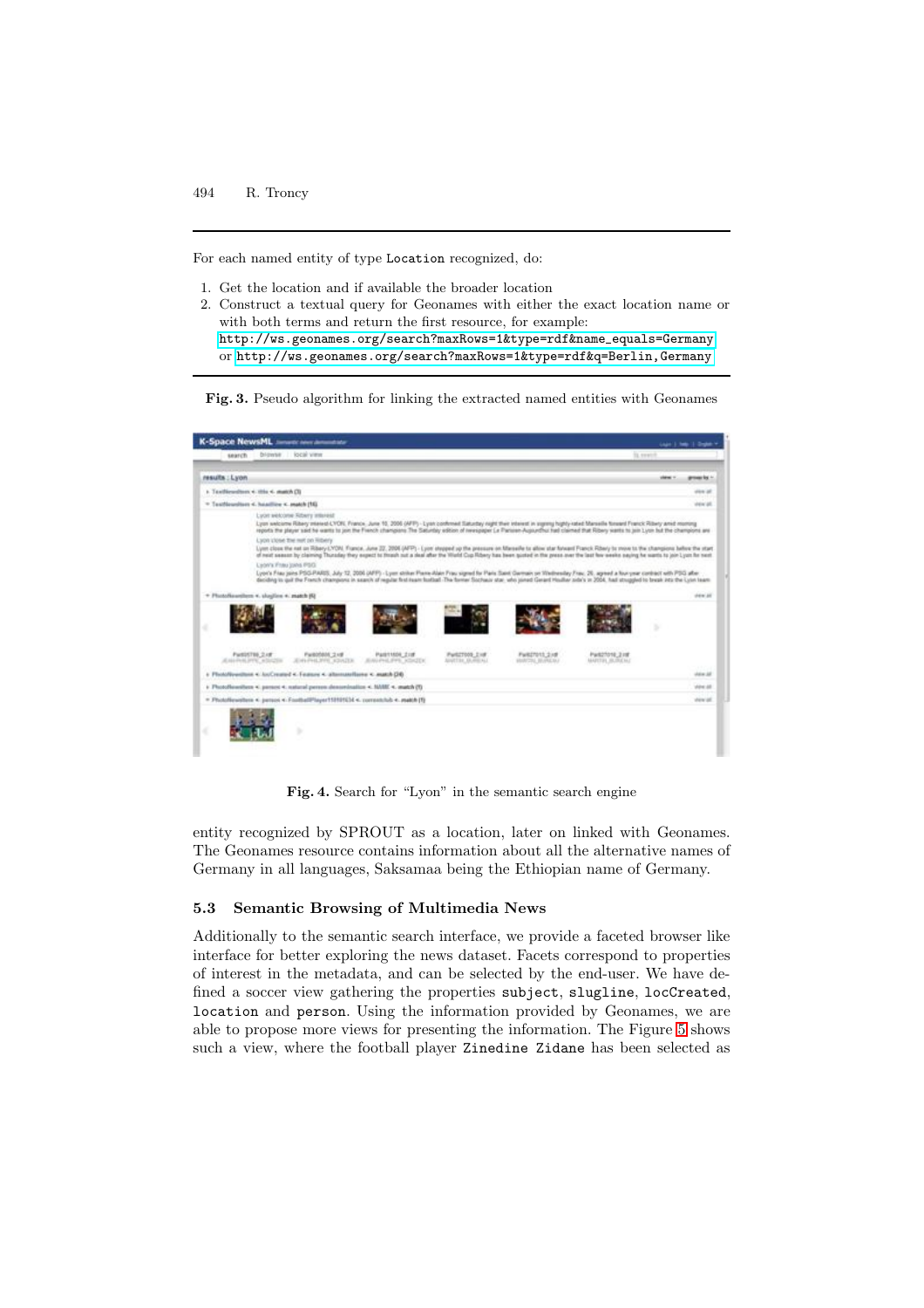

Bringing the IPTC News Architecture into the Semantic Web 495

**Fig. 5.** Browsing the photos captured in France during the World Cup finale

<span id="page-12-0"></span>

| easesth<br><b>DADIATE</b>                                               |                          |                                                                                                                                                                                                                                                                                      | sam E. Baker              |
|-------------------------------------------------------------------------|--------------------------|--------------------------------------------------------------------------------------------------------------------------------------------------------------------------------------------------------------------------------------------------------------------------------------|---------------------------|
| local view                                                              |                          |                                                                                                                                                                                                                                                                                      | SL Execute                |
| <b>Spital view</b>                                                      |                          |                                                                                                                                                                                                                                                                                      | AMERICAN 11<br>disease 1. |
| G8Video 002.rdf<br>Mid-Premieres casi conditivida constitutions  PO2.19 |                          |                                                                                                                                                                                                                                                                                      |                           |
|                                                                         | Property:                | <b>Value</b>                                                                                                                                                                                                                                                                         |                           |
| al temis a cinometri                                                    | Sacsaid Waters Broadcast | ۰                                                                                                                                                                                                                                                                                    |                           |
| <b>SUSPENSION</b>                                                       | automalissed.            | ٠                                                                                                                                                                                                                                                                                    |                           |
| <b>PENDANT ALL MOINS</b><br><b>MATCHS</b>                               | a-islamet/Americal       | . (COM) - FPVDS068T1398 - 21/21 - Stat Tium - Numerisa at an<br>ligns - TC R: 02:13:37:54 TC OUT: 02:19:29:23 - Funnuit<br>MPED2 - Detektor, CO - San STEREO - Coul. COULEUR -<br>F&Ire: FP - Type Mat : COP - Durie: 00:37:11 - Stat View.<br>Versé Localisation: NAP (S2/M/2006) - |                           |
|                                                                         | <b>Intelligential</b>    | ٠                                                                                                                                                                                                                                                                                    |                           |
|                                                                         | Insultatible matter      | . 13/87/2006 - type date: Diffuse - Aware 20: 16:01 - canad 2wms<br>chame (AZ) will get Matismale                                                                                                                                                                                    |                           |
| 1 22 22 10<br><b>LANSKI DÜKUK</b>                                       | broadcardstede           | ×                                                                                                                                                                                                                                                                                    |                           |
| Links:                                                                  | colarios Tale            | . 20 hours is journal.                                                                                                                                                                                                                                                               |                           |
| · pantyphone link                                                       | <b>CASSING</b>           |                                                                                                                                                                                                                                                                                      |                           |
| · annotate<br><b>LEAL EXAM</b>                                          | denciones<br>3792        | . GET alproves . DET scolent : DET exploitur . DET<br>Cabina : DET. Incherche : DET. Infour (opportrament) : DEL<br>filippet : OEL Homateya :                                                                                                                                        |                           |
|                                                                         | Arabian                  | $+ 58.0627$                                                                                                                                                                                                                                                                          |                           |
|                                                                         | armed Chakes             | ٠                                                                                                                                                                                                                                                                                    |                           |
|                                                                         | ResignOnstructure        | ٠                                                                                                                                                                                                                                                                                    |                           |
|                                                                         | percent.                 | . JOU Jacquiet, Gilles   FAR Kueng, Swge : FAR Baud, Alant                                                                                                                                                                                                                           |                           |
|                                                                         | gent is                  | · Journal televisir Elepotage                                                                                                                                                                                                                                                        |                           |
|                                                                         | $\mathcal{L}$            | + 31291906001020                                                                                                                                                                                                                                                                     |                           |
|                                                                         | should serval            | . (COM) - FPVODMETTIES . 21/01 - Stat. Nom. Nomanisé at an<br>6pm - TC IN: 00 13:37:14 TC OUT: 00 19:29:23 - Format<br>MPEG2 - Defention: CIS - Sant STEREO - Coul : COULEUR -<br>Filian: FP - Type Mat. COP - Durie: 00 37 11 - Stat Vars.<br>Vend Localisation, NAP (83/88/2006) - |                           |
|                                                                         | mesond                   | · PPVDBMEP1308 - 81                                                                                                                                                                                                                                                                  |                           |

<span id="page-12-1"></span>**Fig. 6.** Video local view: arbitrary temporal segment can be played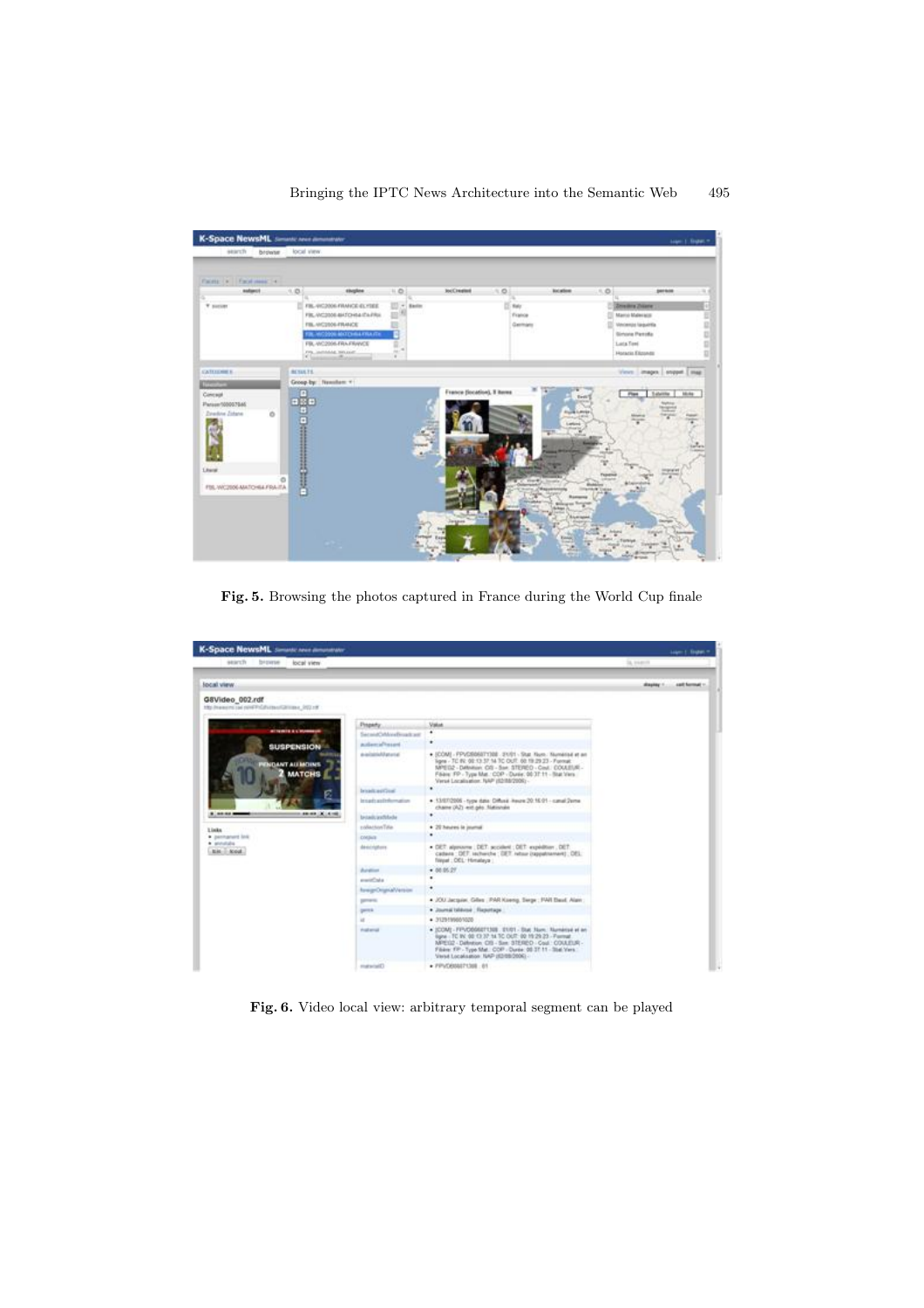a filter: the red flags correspond then to the countries mentioned in the news stories, while the blue flags correspond to the cities where the news stories have been produced.

Interestingly, this view allows the end-user to immediately distinguish between the two sluglines FBL-WC2006-MATCH64-ITA-FRA and FBL-WC2006-MATCH64- FRA-ITA that look really similar but actually correspond to the news stories produced in Italy (Italian point of view) and in France (French point of view). Such a subtlety is hard to see in the metadata while the map view gives an immediate insight of the data.

Finally, the Figure [6](#page-12-1) shows the local view of a video resource. The metadata corresponds to a particular sequence in a TV news broadcast program. Arbitrary sequences of a video can be played in the semantic browser using the tcin and tcout buttons. An auto-play has been considered but the non-ability of the current web infrastructure to address temporal fragments of a video file prevent such a functionality [\[19\]](#page-15-13).

# <span id="page-13-0"></span>**6 Conclusion and Future Work**

In this paper, we have described a method composed of four steps for building an ontology-based news infrastructure. These guidelines are complementary to the development of ontology design patterns and best practices for publishing semantic web vocabularies that is central in the web of data. We have discussed the design decisions regarding the modeling of the NAR ontology from existing XML Schemas. At the ontology level, we advocate to flatten the XML structure, to identify properly the resources and to reuse as much as possible existing ontologies. At the instance level, we recommend to enrich and link the metadata with existing SKOS thesauri and formalized knowledge existing on the web such as DBPedia and Geonames. The NAR ontology is currently reviewed by the IPTC and could be endorsed by the standardisation body. We presented a semantic search system and various exploratory interfaces for searching and browsing news items. These interfaces use the richness of the semantic metadata for grouping, ranking and presenting the results of a given query. The system is publicly available at <http://newsml.cwi.nl/explore/search>.

Time is an essential dimension in the news domain and our system provides also a timeline view. Nevertheless, reasoning on time information is a complex task. From the representation point of view, we plan to include the Time Ontology<sup>[28](#page-13-1)</sup> and the temporal relations module from the DOLCE upper ontology in order to propose histogram views aggregating the stories per topic and per day, week or month. Our current system works on static, pre-processed and staged data. A natural evolution is to create a dynamic environment where incoming news feed is processed in live and immediately available to the end-user. Finally, an evaluation of the system by AFP journalists is planned.

<span id="page-13-1"></span><sup>28</sup> <http://www.w3.org/TR/owl-time/>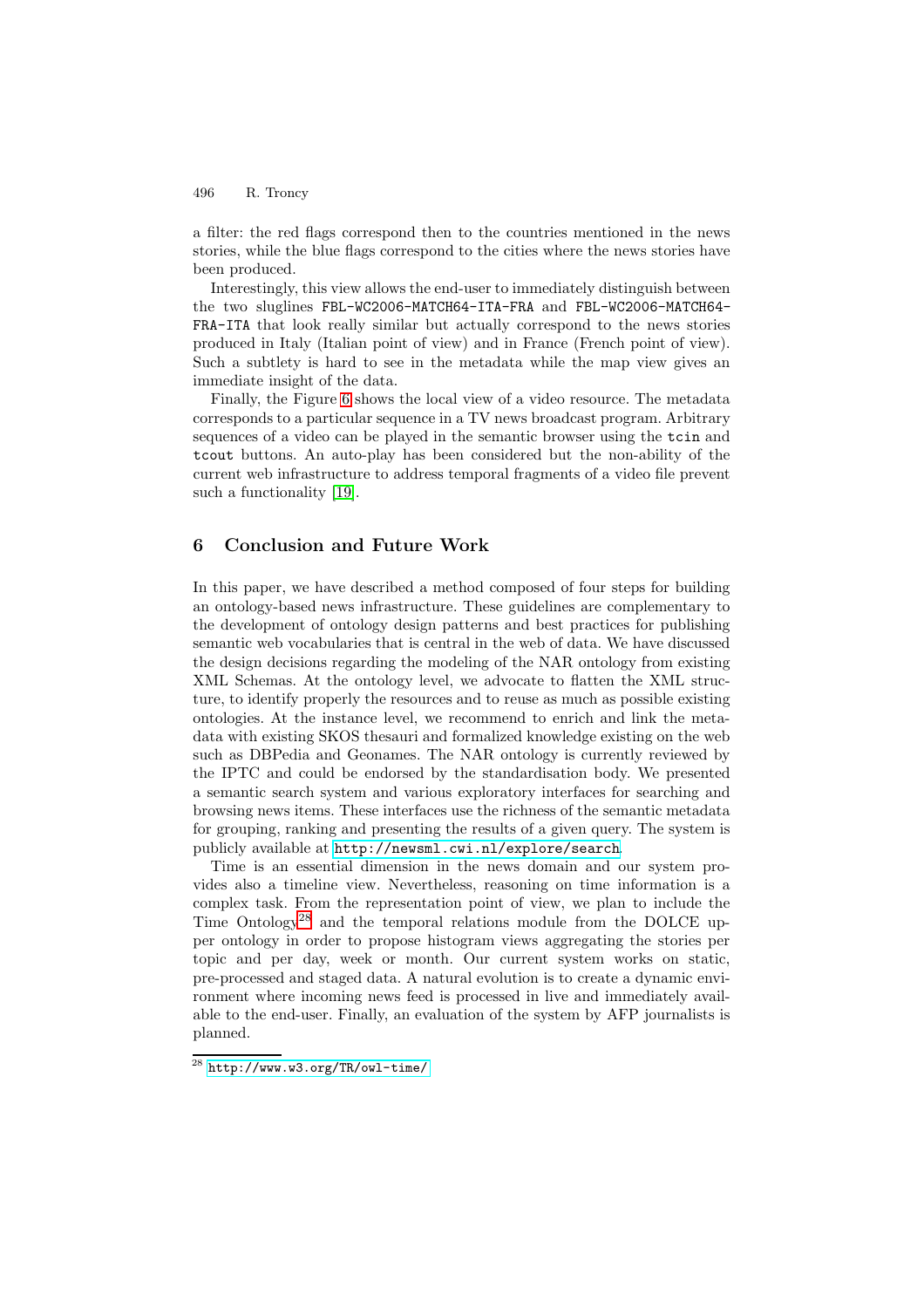## **Acknowledgments**

The dataset used has been kindly provided by AFP for the news stories and the photos, and by INA for the videos. The author would like to particularly thank Laurent Le Meur from AFP for fruitful discussions on the design of the NAR ontology. The author would also like to thank the following colleagues at CWI, Amsterdam (Lynda Hardman, Michiel Hildebrand, Michiel Kauw-A-Tjoe, Zeljko Obrenovic and Jacco van Ossenbruggen) and at IBBT Multimedia Lab, Ghent University (Erik Mannens, Gaëtan Martens and Chris Poppe) for their feedback on the prototype and earlier versions of this paper. The research leading to this paper was supported by the European Commission under contract FP6-027026, Knowledge Space of semantic inference for automatic annotation and retrieval of multimedia content - K-Space.

## <span id="page-14-1"></span><span id="page-14-0"></span>**References**

- 1. Arndt, R., Troncy, R., Staab, S., Hardman, L., Vacura, M.: COMM: Designing a Well-Founded Multimedia Ontology for the Web. In: Aberer, K., Choi, K.-S., Noy, N., Allemang, D., Lee, K.-I., Nixon, L., Golbeck, J., Mika, P., Maynard, D., Mizoguchi, R., Schreiber, G., Cudré-Mauroux, P. (eds.) ASWC 2007 and ISWC 2007. LNCS, vol. 4825, pp. 30–43. Springer, Heidelberg (2007)
- <span id="page-14-5"></span>2. van Assem, M., Malaisé, V., Miles, A., Schreiber, G.: A Method to Convert Thesauri to SKOS. In: Sure, Y., Domingue, J. (eds.) ESWC 2006. LNCS, vol. 4011, pp. 95–109. Springer, Heidelberg (2006)
- <span id="page-14-4"></span>3. van Assem, M., Menken, M.R., Schreiber, G., Wielemaker, J., Wielinga, B.: A Method for Converting Thesauri to RDF/OWL. In: McIlraith, S.A., Plexousakis, D., van Harmelen, F. (eds.) ISWC 2004. LNCS, vol. 3298, pp. 17–31. Springer, Heidelberg (2004)
- <span id="page-14-3"></span>4. Bachimont, B., Isaac, A., Troncy, R.: Semantic Commitment for Designing Ontologies: A Proposal. In: Gómez-Pérez, A., Benjamins, V.R. (eds.) EKAW 2002. LNCS (LNAI), vol. 2473, pp. 114–121. Springer, Heidelberg (2002)
- <span id="page-14-7"></span>5. Castells, P., Perdrix, F., Pulido, E., Rico, M., Benjamins, R., Contreras, J., Lorés, J.: Neptuno: Semantic Web Technologies for a Digital Newspaper Archive. In: Bussler, C.J., Davies, J., Fensel, D., Studer, R. (eds.) ESWS 2004. LNCS, vol. 3053, pp. 445–458. Springer, Heidelberg (2004)
- <span id="page-14-2"></span>6. Fernández, M., Gómez-Pérez, A., Juristo, N.: METHONTOLOGY: From Ontological Art Towards Ontological Engineering. In: AAAI 1997 Spring Symposium Series on Ontological Engineering, Stanford, California, USA, pp. 33–40 (1997)
- <span id="page-14-6"></span>7. Fernández, N., Blázquez, J.M., Arias, J., Sánchez, L., Sintek, M., Bernardi, A., Fuentes, M., Marrara, A., Ben-Asher, Z.: NEWS: Bringing Semantic Web Technologies into News Agencies. In: Cruz, I., Decker, S., Allemang, D., Preist, C., Schwabe, D., Mika, P., Uschold, M., Aroyo, L.M. (eds.) ISWC 2006. LNCS, vol. 4273, pp. 778–791. Springer, Heidelberg (2006)
- <span id="page-14-8"></span>8. Fern´andez, N., Bl´azquez, J.M., S´anchez, L., Bernardi, A.: IdentityRank: Named Entity Disambiguation in the Context of the NEWS Project. In: Franconi, E., Kifer, M., May, W. (eds.) ESWC 2007. LNCS, vol. 4519, pp. 640–657. Springer, Heidelberg (2007)